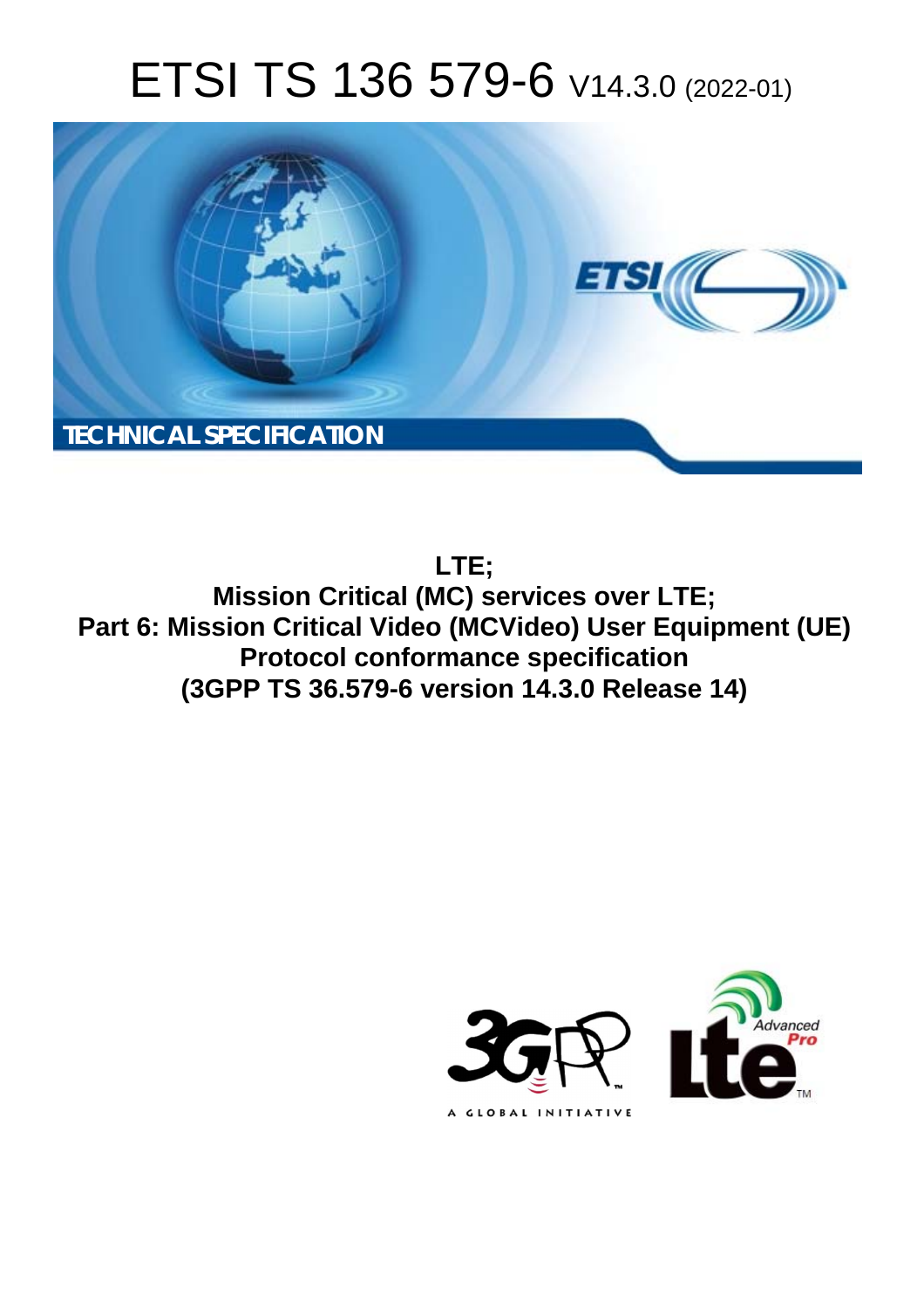Reference RTS/TSGR-0536579-6ve30

Keywords

 $\overline{\mathsf{ITF}}$ 

#### *ETSI*

650 Route des Lucioles F-06921 Sophia Antipolis Cedex - FRANCE

Tel.: +33 4 92 94 42 00 Fax: +33 4 93 65 47 16

Siret N° 348 623 562 00017 - APE 7112B Association à but non lucratif enregistrée à la Sous-Préfecture de Grasse (06) N° w061004871

#### *Important notice*

The present document can be downloaded from: <http://www.etsi.org/standards-search>

The present document may be made available in electronic versions and/or in print. The content of any electronic and/or print versions of the present document shall not be modified without the prior written authorization of ETSI. In case of any existing or perceived difference in contents between such versions and/or in print, the prevailing version of an ETSI deliverable is the one made publicly available in PDF format at [www.etsi.org/deliver](http://www.etsi.org/deliver).

Users of the present document should be aware that the document may be subject to revision or change of status. Information on the current status of this and other ETSI documents is available at <https://portal.etsi.org/TB/ETSIDeliverableStatus.aspx>

If you find errors in the present document, please send your comment to one of the following services: <https://portal.etsi.org/People/CommiteeSupportStaff.aspx>

#### *Notice of disclaimer & limitation of liability*

The information provided in the present deliverable is directed solely to professionals who have the appropriate degree of experience to understand and interpret its content in accordance with generally accepted engineering or other professional standard and applicable regulations.

No recommendation as to products and services or vendors is made or should be implied.

No representation or warranty is made that this deliverable is technically accurate or sufficient or conforms to any law and/or governmental rule and/or regulation and further, no representation or warranty is made of merchantability or fitness for any particular purpose or against infringement of intellectual property rights.

In no event shall ETSI be held liable for loss of profits or any other incidental or consequential damages.

Any software contained in this deliverable is provided "AS IS" with no warranties, express or implied, including but not limited to, the warranties of merchantability, fitness for a particular purpose and non-infringement of intellectual property rights and ETSI shall not be held liable in any event for any damages whatsoever (including, without limitation, damages for loss of profits, business interruption, loss of information, or any other pecuniary loss) arising out of or related to the use of or inability to use the software.

#### *Copyright Notification*

No part may be reproduced or utilized in any form or by any means, electronic or mechanical, including photocopying and microfilm except as authorized by written permission of ETSI. The content of the PDF version shall not be modified without the written authorization of ETSI.

The copyright and the foregoing restriction extend to reproduction in all media.

© ETSI 2022. All rights reserved.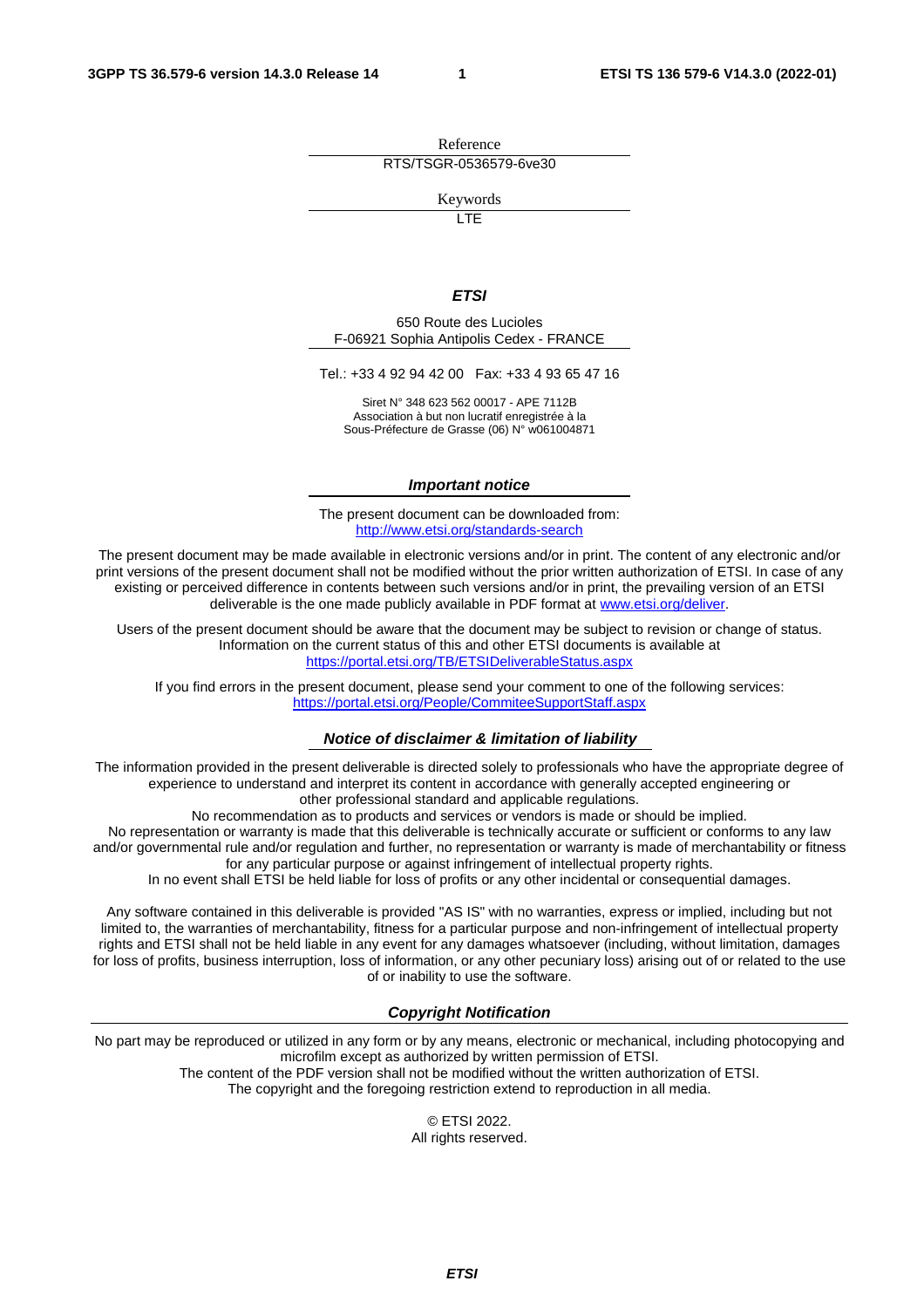### Intellectual Property Rights

#### Essential patents

IPRs essential or potentially essential to normative deliverables may have been declared to ETSI. The declarations pertaining to these essential IPRs, if any, are publicly available for **ETSI members and non-members**, and can be found in ETSI SR 000 314: *"Intellectual Property Rights (IPRs); Essential, or potentially Essential, IPRs notified to ETSI in respect of ETSI standards"*, which is available from the ETSI Secretariat. Latest updates are available on the ETSI Web server ([https://ipr.etsi.org/\)](https://ipr.etsi.org/).

Pursuant to the ETSI Directives including the ETSI IPR Policy, no investigation regarding the essentiality of IPRs, including IPR searches, has been carried out by ETSI. No guarantee can be given as to the existence of other IPRs not referenced in ETSI SR 000 314 (or the updates on the ETSI Web server) which are, or may be, or may become, essential to the present document.

#### **Trademarks**

The present document may include trademarks and/or tradenames which are asserted and/or registered by their owners. ETSI claims no ownership of these except for any which are indicated as being the property of ETSI, and conveys no right to use or reproduce any trademark and/or tradename. Mention of those trademarks in the present document does not constitute an endorsement by ETSI of products, services or organizations associated with those trademarks.

**DECT™**, **PLUGTESTS™**, **UMTS™** and the ETSI logo are trademarks of ETSI registered for the benefit of its Members. **3GPP™** and **LTE™** are trademarks of ETSI registered for the benefit of its Members and of the 3GPP Organizational Partners. **oneM2M™** logo is a trademark of ETSI registered for the benefit of its Members and of the oneM2M Partners. **GSM**® and the GSM logo are trademarks registered and owned by the GSM Association.

### Legal Notice

This Technical Specification (TS) has been produced by ETSI 3rd Generation Partnership Project (3GPP).

The present document may refer to technical specifications or reports using their 3GPP identities. These shall be interpreted as being references to the corresponding ETSI deliverables.

The cross reference between 3GPP and ETSI identities can be found under<http://webapp.etsi.org/key/queryform.asp>.

#### Modal verbs terminology

In the present document "**shall**", "**shall not**", "**should**", "**should not**", "**may**", "**need not**", "**will**", "**will not**", "**can**" and "**cannot**" are to be interpreted as described in clause 3.2 of the [ETSI Drafting Rules](https://portal.etsi.org/Services/editHelp!/Howtostart/ETSIDraftingRules.aspx) (Verbal forms for the expression of provisions).

"**must**" and "**must not**" are **NOT** allowed in ETSI deliverables except when used in direct citation.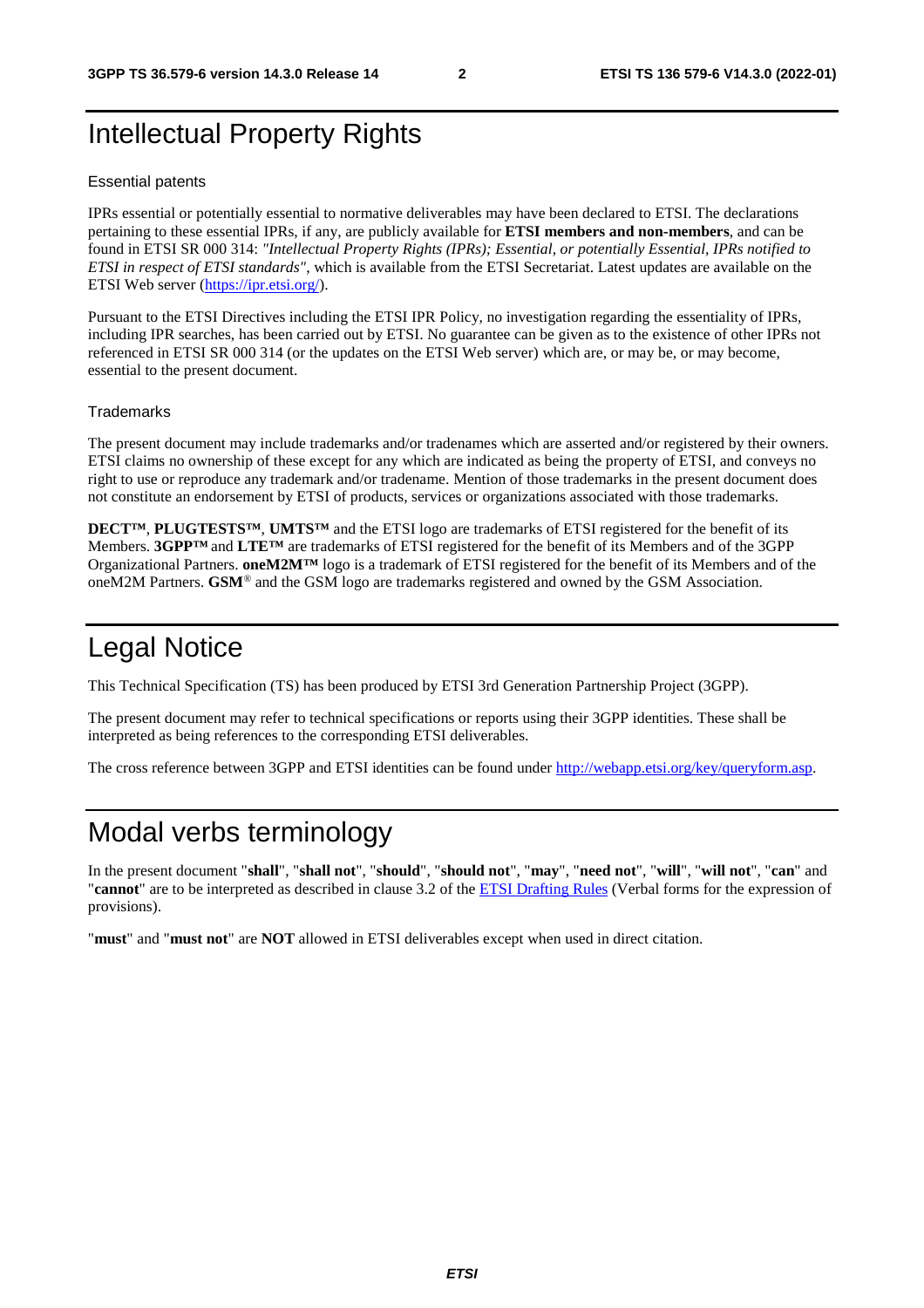$\mathbf{3}$ 

# Contents

| 1                     |  |  |  |
|-----------------------|--|--|--|
| $\overline{2}$        |  |  |  |
| $\overline{3}$<br>3.1 |  |  |  |
| $\overline{4}$<br>4.1 |  |  |  |
|                       |  |  |  |
|                       |  |  |  |
|                       |  |  |  |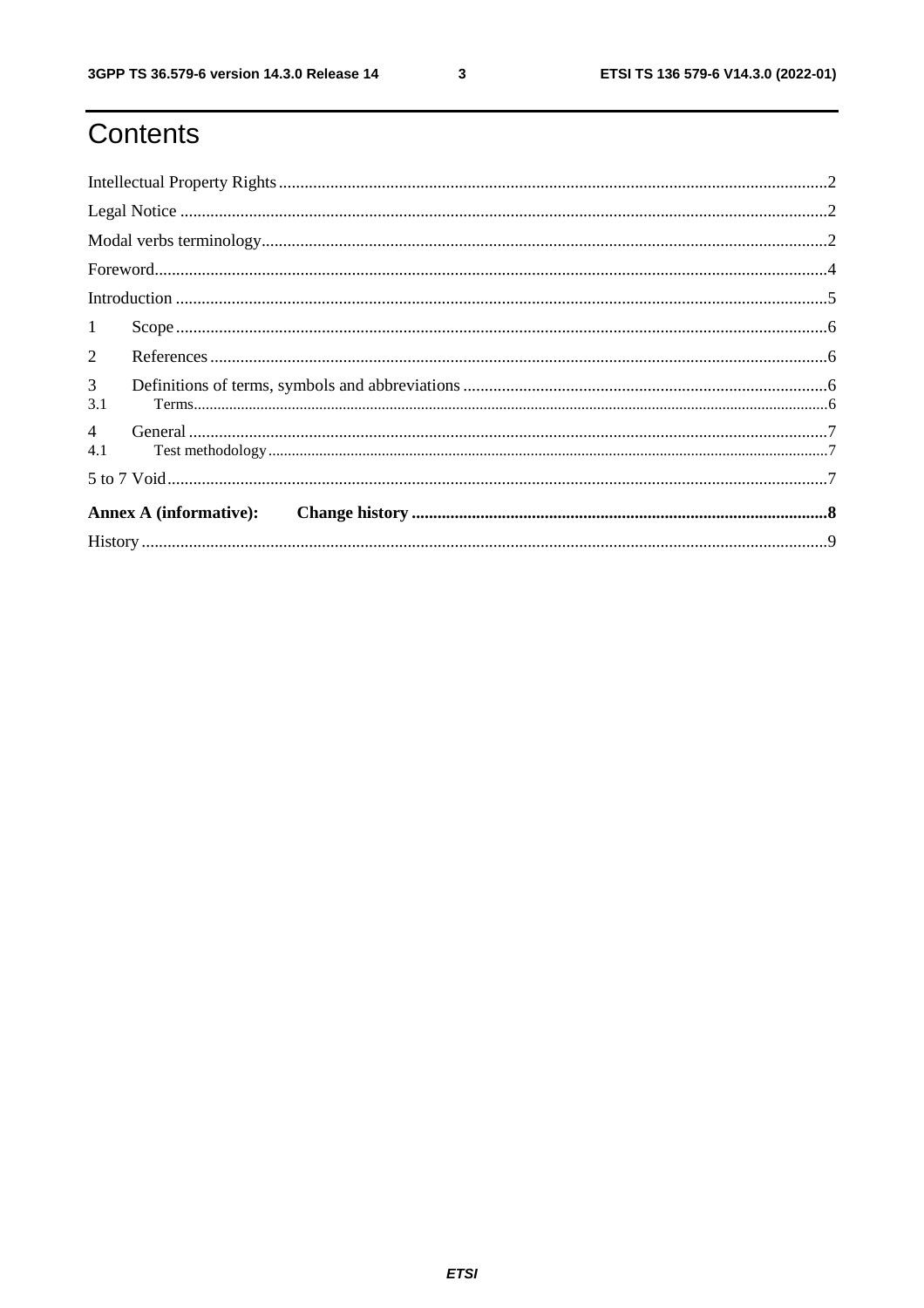### Foreword

This Technical Specification has been produced by the 3rd Generation Partnership Project (3GPP).

The contents of the present document are subject to continuing work within the TSG and may change following formal TSG approval. Should the TSG modify the contents of the present document, it will be re-released by the TSG with an identifying change of release date and an increase in version number as follows:

Version x.y.z

where:

- x the first digit:
	- 1 presented to TSG for information;
	- 2 presented to TSG for approval;
	- 3 or greater indicates TSG approved document under change control.
- y the second digit is incremented for all changes of substance, i.e. technical enhancements, corrections, updates, etc.
- z the third digit is incremented when editorial only changes have been incorporated in the document.

In the present document, modal verbs have the following meanings:

**shall** indicates a mandatory requirement to do something

**shall not** indicates an interdiction (prohibition) to do something

The constructions "shall" and "shall not" are confined to the context of normative provisions, and do not appear in Technical Reports.

The constructions "must" and "must not" are not used as substitutes for "shall" and "shall not". Their use is avoided insofar as possible, and they are not used in a normative context except in a direct citation from an external, referenced, non-3GPP document, or so as to maintain continuity of style when extending or modifying the provisions of such a referenced document.

| should     | indicates a recommendation to do something     |  |  |  |  |  |
|------------|------------------------------------------------|--|--|--|--|--|
| should not | indicates a recommendation not to do something |  |  |  |  |  |
| may        | indicates permission to do something           |  |  |  |  |  |
| need not   | indicates permission not to do something       |  |  |  |  |  |

The construction "may not" is ambiguous and is not used in normative elements. The unambiguous constructions "might not" or "shall not" are used instead, depending upon the meaning intended.

| can    | indicates that something is possible   |
|--------|----------------------------------------|
| cannot | indicates that something is impossible |

The constructions "can" and "cannot" are not substitutes for "may" and "need not".

| will     | indicates that something is certain or expected to happen as a result of action taken by an agency<br>the behaviour of which is outside the scope of the present document     |
|----------|-------------------------------------------------------------------------------------------------------------------------------------------------------------------------------|
| will not | indicates that something is certain or expected not to happen as a result of action taken by an<br>agency the behaviour of which is outside the scope of the present document |
| might    | indicates a likelihood that something will happen as a result of action taken by some agency the<br>behaviour of which is outside the scope of the present document           |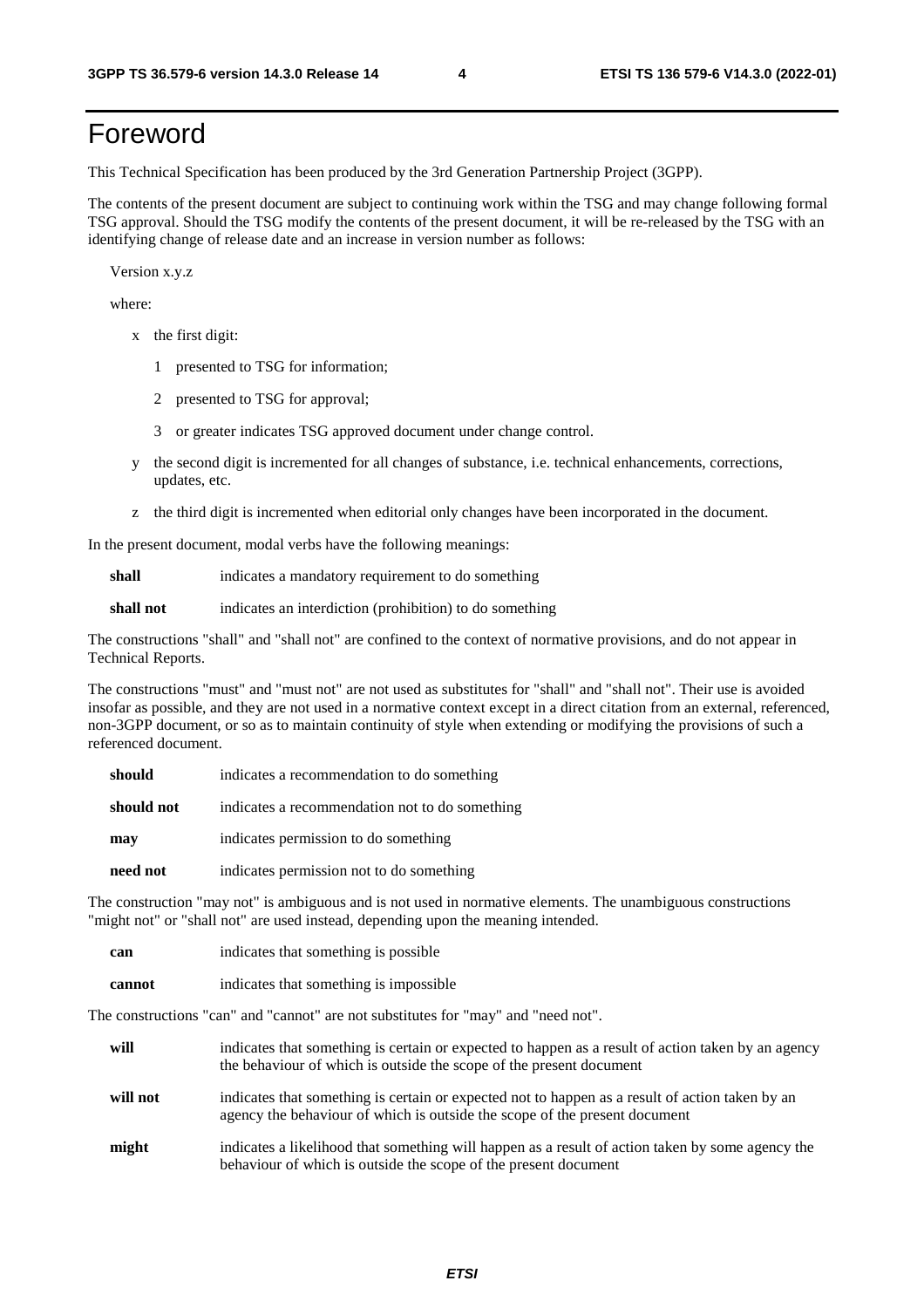**might not** indicates a likelihood that something will not happen as a result of action taken by some agency the behaviour of which is outside the scope of the present document

In addition:

| is     | (or any other verb in the indicative mood) indicates a statement of fact          |
|--------|-----------------------------------------------------------------------------------|
| is not | (or any other negative verb in the indicative mood) indicates a statement of fact |

The constructions "is" and "is not" do not indicate requirements.

#### Introduction

The present document is part 6 of a multi-part deliverable covering conformance test specification for Mission Critical Services over LTE consisting of:

 3GPP TS 36.579-1 [2]: "Mission Critical (MC) services over LTE protocol conformance testing; Part 1: Common test environment";

3GPP TS 36.579-2 [24]: "Mission Critical (MC) services over LTE; Part 2: Mission Critical Push To Talk (MCPTT) User Equipment (UE) Protocol conformance specification";

 3GPP TS 36.579-3 [3]: "Mission Critical (MC) services over LTE; Part 3: Mission Critical Push To Talk (MCPTT) Server Application test specification";

 3GPP TS 36.579-4 [4]: "Mission Critical (MC) services over LTE; Part 4: Test Applicability and Implementation Conformance Statement (ICS)";

3GPP TS 36.579-5 [5]: "Mission Critical (MC) services over LTE; Part 5: Abstract test suite (ATS)";

**3GPP TS 36.579-6: "Mission Critical (MC) services over LTE; Part 6: Mission Critical Video (MCVideo) User Equipment (UE) Protocol conformance specification" (the present document);** 

 3GPP TS 36.579-7 [25]: "Mission Critical (MC) services over LTE; Part 7: Mission Critical Data (MCData) User Equipment (UE) Protocol conformance specification".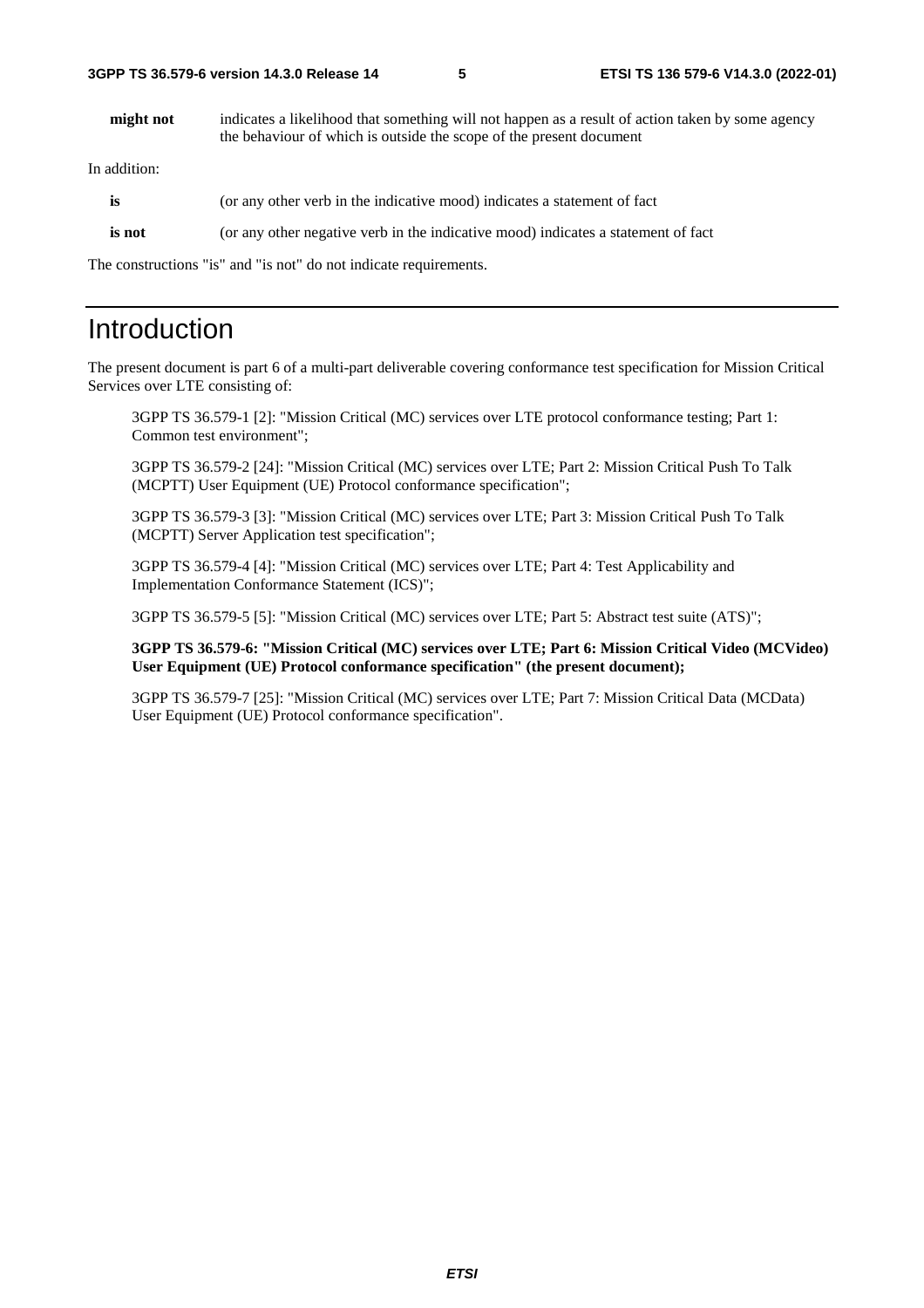#### 1 Scope

The present document specifies the protocol conformance testing for testing a MCVideo Client for compliance to the Mission Critical Video (MCVideo) over LTE protocol requirements defined by 3GPP.

In particular the present document contains:

- the overall test structure:
- the test configurations;
- the conformance requirement and reference to the core specifications;
- the test purposes; and
- a brief description of the test procedure, the specific test requirements and short message exchange table.

The present document is valid for MCVideo Clients implemented according to 3GPP releases starting from Release 13 up to the Release indicated on the cover page of the present document.

The following information relevant to testing specified in the present document could be found in accompanying specifications:

- default setting of the test parameters TS 36.579-1 [2];
- Implementation Conformance Statement (ICS) TS 36.579-4 [4] and Implementation eXtra Information for Testing (IXIT) TS 36.579-5 [5];
- the applicability of each test case TS 36.579-4 [4].

The test cases are expected to be executed through the 3GPP radio interface. The present document does not specify the protocol conformance testing for the EPS (LTE) bearers which carry the MCVideo data sent or received by the MCVideo Client and which are required to be supported by the UE in which the MCVideo Client is installed. This is defined in TS 36.523-1 [6].

### 2 References

The following documents contain provisions which, through reference in this text, constitute provisions of the present document.

- References are either specific (identified by date of publication, edition number, version number, etc.) or non-specific.
- For a specific reference, subsequent revisions do not apply.
- For a non-specific reference, the latest version applies. In the case of a reference to a 3GPP document (including a GSM document), a non-specific reference implicitly refers to the latest version of that document *in the same Release as the present document*.
- $[1]$  to  $[30]$  (void)
- [31] 3GPP TS 36.579-6 Release 15: "Mission Critical (MC) services over LTE; Part 6: Mission Critical Video (MCVideo) User Equipment (UE) Protocol conformance specification"

### 3 Definitions of terms, symbols and abbreviations

#### 3.1 Terms

Void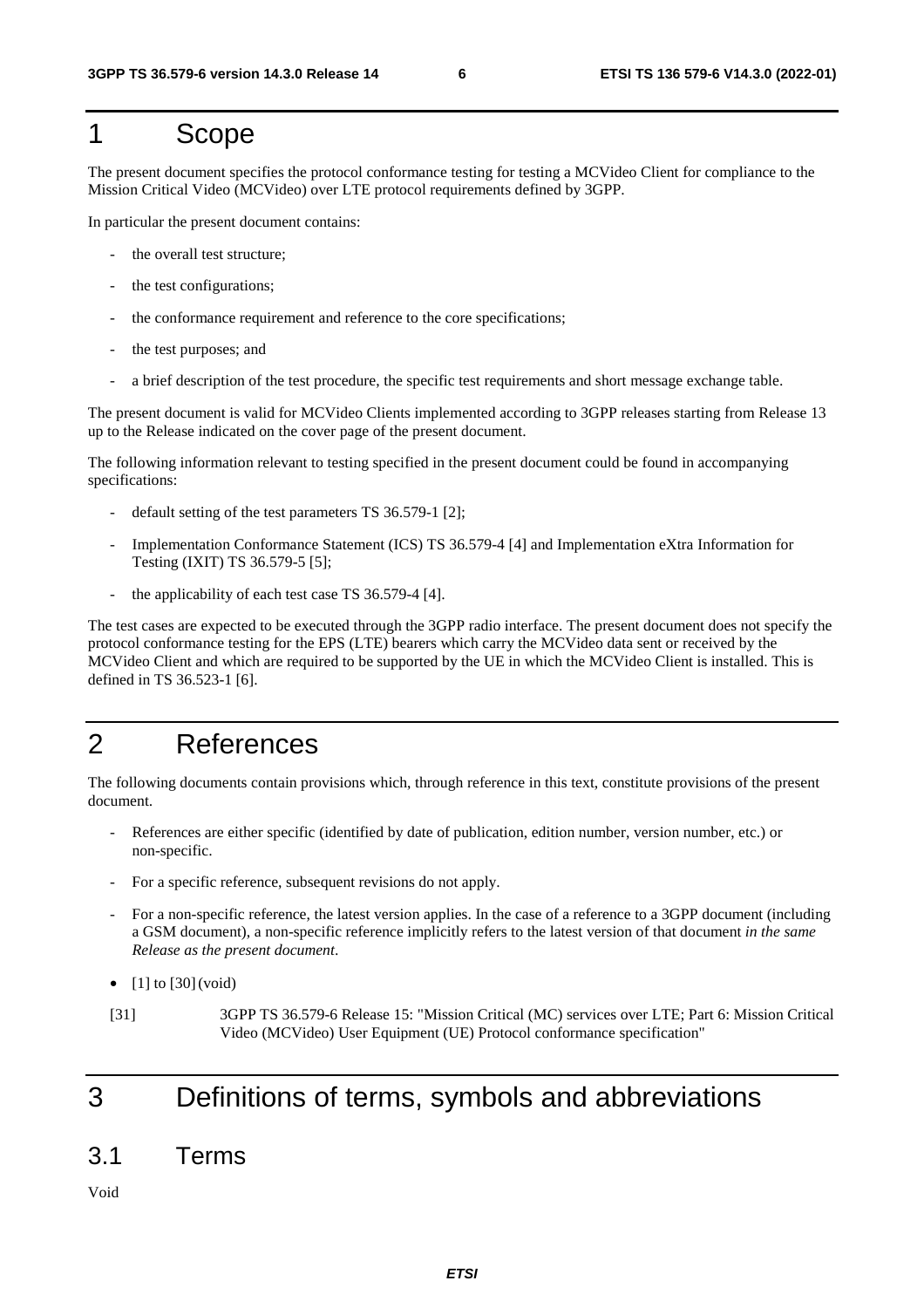## 4 General

### 4.1 Test methodology

The requirements of the present document are provided in 3GPP TS 36.579-6 Release 15 [31].

# 5 to 7 Void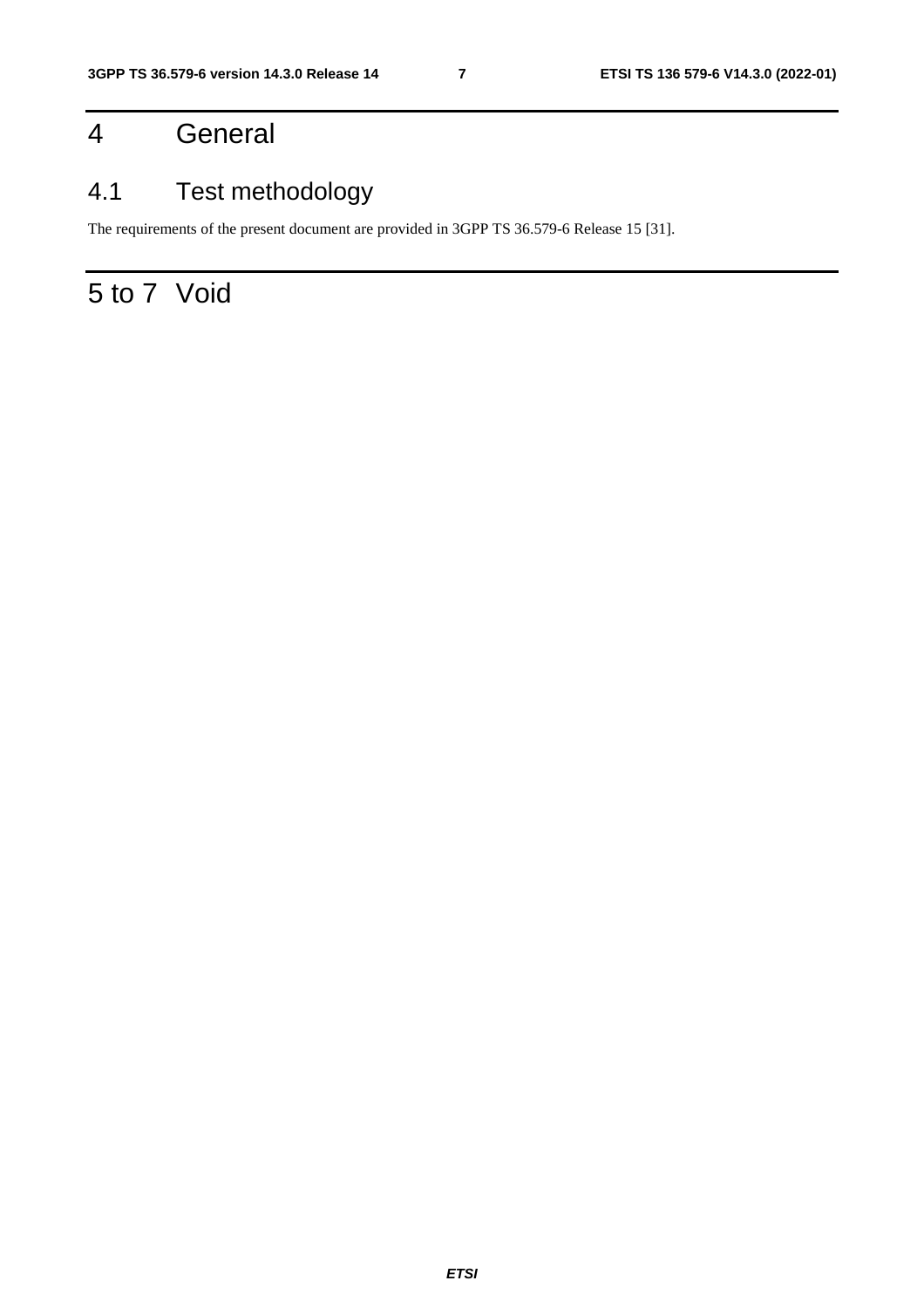# Annex A (informative): Change history

| <b>Date</b> | <b>Meeting</b> | <b>TDoc</b> | <b>CR</b> | R. |   | Cat Subject/Comment                                                   | <b>New</b> |
|-------------|----------------|-------------|-----------|----|---|-----------------------------------------------------------------------|------------|
|             |                |             |           | ev |   |                                                                       | version    |
| 2018-08     | <b>RAN5#80</b> | R5-184607   |           |    |   | Introduction of TS 36.579-6                                           | 0.0.2      |
| 2018-08     | <b>RAN5#80</b> | R5-184990   |           |    |   | New Test Case for 36.579-6 - 6.1.1.8                                  | 0.0.3      |
| 2018-08     | <b>RAN5#80</b> | R5-185142   |           |    |   | Draft TS 36.579-6 v003                                                | 0.0.3      |
| 2019-06     | RAN5#83        | R5-195214   |           |    |   | New TC for 36.579-6 - 6.1.1.3 Group Call Manual CO                    | 0.0.4      |
| 2019-06     | <b>RAN5#83</b> | R5-195215   |           |    |   | New TC for 36.579-6 - 6.1.1.4 Group Call Manual CT                    | 0.0.4      |
| 2019-06     | RAN5#83        | R5-194733   |           |    |   | Draft TS 36.579-6 v004                                                | 0.0.4      |
| 2019-09     | <b>RAN5#84</b> | R5-196351   |           |    |   | Draft TS 36.579-6 v010                                                | 0.1.0      |
| 2019-11     | <b>RAN5#85</b> | R5-198828   |           |    |   | Draft TS 36.579-6 v0.2.1                                              | 0.2.1      |
| 2020-05     | <b>RAN5#87</b> | R5-202050   |           |    |   | Draft TS 36.579-6 v0.3.0                                              | 0.3.0      |
| 2020-07     | <b>RAN#88</b>  | RP-200716   |           |    |   | Draft version for information purposes to the RAN Plenary             | 1.0.0      |
| 2020-08     | <b>RAN5#88</b> | R5-203528   |           |    |   | draft TS 36.579-6 v1.1.0                                              | 1.1.0      |
| 2020-09     | <b>RAN#89</b>  | RP-201796   |           |    |   | Draft version for approval to move the spec under revision control to | 2.0.0      |
|             |                |             |           |    |   | the RAN Plenary                                                       |            |
| 2020-09     | <b>RAN#89</b>  |             |           |    |   | upgraded to v14.0.0 with small editorial changes                      | 14.0.0     |
| 2021-03     | <b>RAN#91</b>  | R5-211269   | 0002      |    | F | Correction to MCVideo Test Case 6.2.6                                 | 14.1.0     |
| 2021-03     | <b>RAN#91</b>  | R5-211546   | 0001      | 1  | F | Correction to MCVideo Test Case 6.1.1.9                               | 14.1.0     |
| 2021-06     | <b>RAN#92</b>  | R5-212357   | 0005      |    | F | Correction to MCVideo Test Case 6.1.1.1                               | 14.2.0     |
| 2021-06     | <b>RAN#92</b>  | R5-212358   | 0006      |    | F | Correction to MCVideo Test Case 6.1.1.2                               | 14.2.0     |
| 2021-06     | <b>RAN#92</b>  | R5-212359   | 0007      |    | F | Correction to MCVideo Test Case 6.1.1.3                               | 14.2.0     |
| 2021-06     | <b>RAN#92</b>  | R5-212360   | 0008      |    | F | Correction to MCVideo Test Case 6.1.1.4                               | 14.2.0     |
| 2021-06     | <b>RAN#92</b>  | R5-212361   | 0009      |    | F | Correction to MCVideo Test Case 6.1.1.5                               | 14.2.0     |
| 2021-06     | <b>RAN#92</b>  | R5-212362   | 0010      |    | F | Correction to MCVideo Test Case 6.1.1.6                               | 14.2.0     |
| 2021-06     | <b>RAN#92</b>  | R5-212363   | 0011      |    | F | Correction to MCVideo Test Case 6.1.1.7                               | 14.2.0     |
| 2021-06     | <b>RAN#92</b>  | R5-212364   | 0012      |    | F | Correction to MCVideo Test Case 6.1.1.8                               | 14.2.0     |
| 2021-06     | <b>RAN#92</b>  | R5-212365   | 0013      |    | F | Correction to MCVideo Test Case 6.1.1.9                               | 14.2.0     |
| 2021-06     | <b>RAN#92</b>  | R5-212366   | 0014      |    | F | Correction to MCVideo Test Case 6.1.1.10                              | 14.2.0     |
| 2021-06     | <b>RAN#92</b>  | R5-212367   | 0015      |    | F | Correction to MCVideo Test Case 6.1.1.11                              | 14.2.0     |
| 2021-12     | <b>RAN#94</b>  | R5-217156   | 0031      |    | F | Removal of technical content in 36.579-6 v14.2.0 and substitution     | 14.3.0     |
|             |                |             |           |    |   | with pointer to the next Release                                      |            |